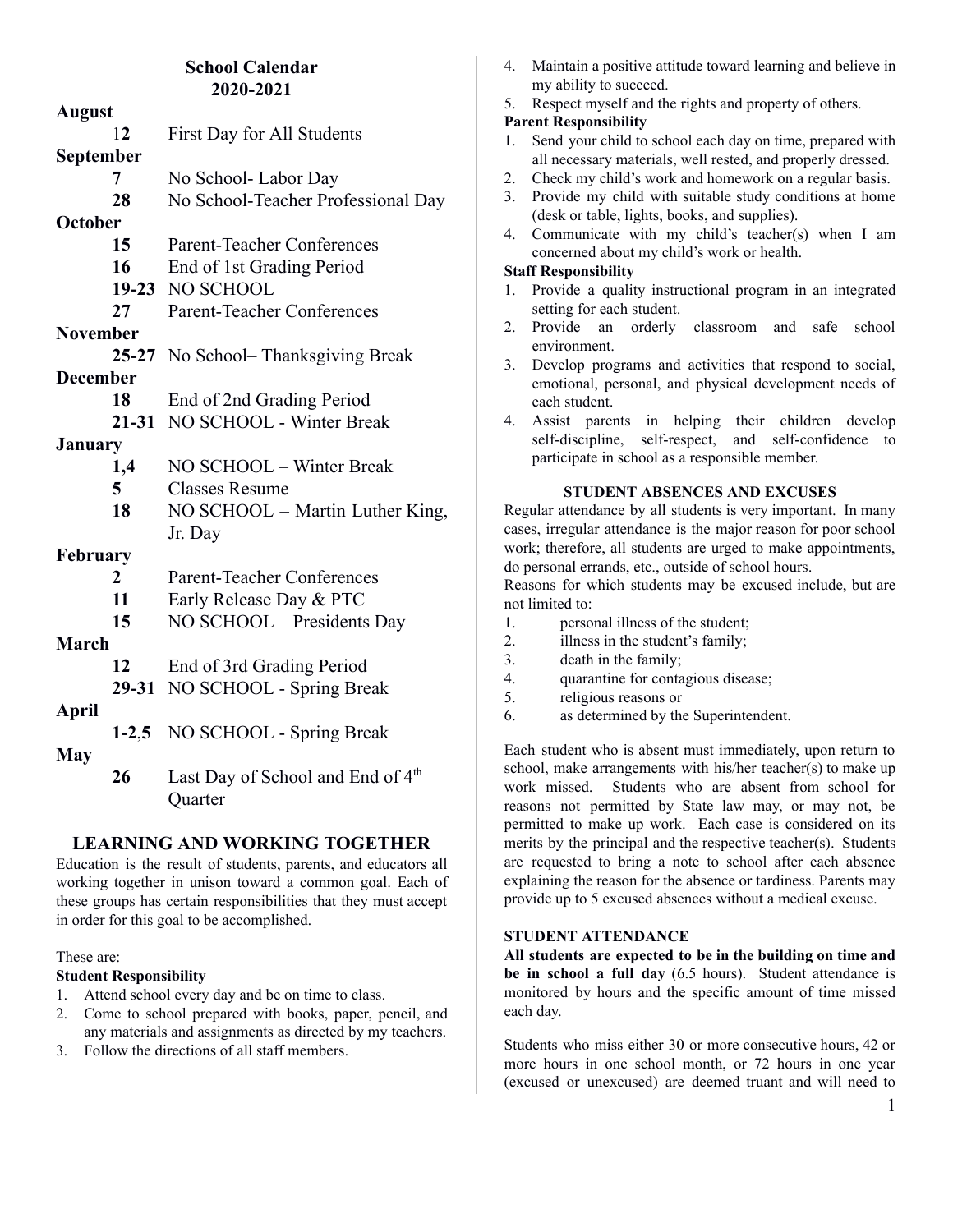hold a formal meeting with the truancy officer and truancy intervention team. If the plan is not followed, truancy charges will be filed.

**Reporting Daily Absences: The parent or guardian should notify the office by 8:45 if a student is going to be absent. Please provide a medical excuse if appropriate. The student's absence will be unexcused if the parent/legal guardian fails to contact the school or provide medical documentation regarding the absence. After five parent excused absences, a student is considered unexcused without medical documentation.**

The Board directs the administration to develop intervention strategies that may include the following:

- 1. providing a truancy intervention program for a habitual truant;
- 2. providing counseling for a habitual truant;
- 3. requesting or requiring a parent having control of a habitual truant to attend parental involvement programs;
- 4. requesting or requiring a parent of a habitual truant to attend truancy prevention mediation programs;
- 5. notification to the registrar of motor vehicles or
- 6. taking appropriate legal action.

# **PARENTAL EDUCATIONAL NEGLECT**

The parents of suspended, expelled, truant, or habitually absent students may be referred to a parent education program. The failure of a parent to attend such a program may involve the filing of criminal charges for "Parental Educational Neglect."

Parents of a truant student may be assigned to the Parent Project in Pickaway County for a period of 10 weeks for failing to comply with the compulsory Ohio attendance laws. Attendance in the Parent Project is mandatory. Failure of the parent to attend this program may result in a complaint of Parent Education Neglect being filed in the Juvenile Court that has jurisdiction based upon the location of the school. A parent found guilty of this charge may be fined up to \$250.00 and may be incarcerated up to 30 days in the County Jail. A truant student as used in this section is a student who has been absent for more than three consecutive days, or a total of at least fifteen days during a semester or term.

## **BEHAVIOR EXPECTATIONS**

To the student, you should know that discipline is simply doing what is expected of you. It is your choice. Do not make it necessary for someone to accept that responsibility for you.

## **School-Wide Rules**

- 1. Follow directions the first time they are given.
- 2. Keep hands and feet to yourself.
- 3. Walk at all times.
- 4. No chewing gum.
- 5. Refrain from teasing, horseplay, throwing objects, or using inappropriate language.
- 6. Use all equipment as shown.
- 7. Students may not knowingly possess any firearms, knives, "look-alike" weapons, matches, lighters, or anything that could cause harm to another person's well-being as in the case of "tasers," laser lights, or "zappers."

### **Playground Rules**

- 1. Follow all teacher directions the first time they are given.
- 2. Share playground equipment.
- 3. Use appropriate language during recess.
- 4. Keep hands and feet to yourself.
- 5. Stay in open view of a teacher.
- 6. Play on equipment properly.
- 7. Report any broken or dangerous playground equipment to the duty teacher.
- 8. Leave rocks and snow on the ground.
- 9. Avoid tattling, but report fights and injuries immediately.
- 10. Use restroom only with teacher's knowledge.
- 11. Ask permission before entering the building.
- 12. Come prepared for the weather.
- 13. Line up immediately when called.
- 14. Respect others and try to get along together.

#### **Consequences**

First incidence - A verbal warning.

Second incidence - Time out for 15 minutes of recess time or intervention.

Third incidence - Time out for entire recess time, intervention, call or note to parent.

Fourth incidence - All of the above and conference with principal, teacher, and parent.

Additional incidences - Removal from class or activity for office intervention.

#### **Time Out**

We use time out when rewards and positive recognition are ineffective to change a student's misbehavior. Time out is a means of providing a student with a period away from the situation that occurred. The student will report to the time out teacher on duty and quietly reflect upon the situation. After the assigned period, the time out teacher will release the student.

#### **In-School Restriction**

A student may be placed on IN-SCHOOL RESTRICTION for severe or repeated violations of the school rules, on the bus, or on the playground. A child is placed in the office for an assigned period of time. The period of time may be one-half day, full day, or multiple days. The student will be given his/her regular assignments. All work done during in-school suspension will count. Recess and restroom privileges will be handled through the office.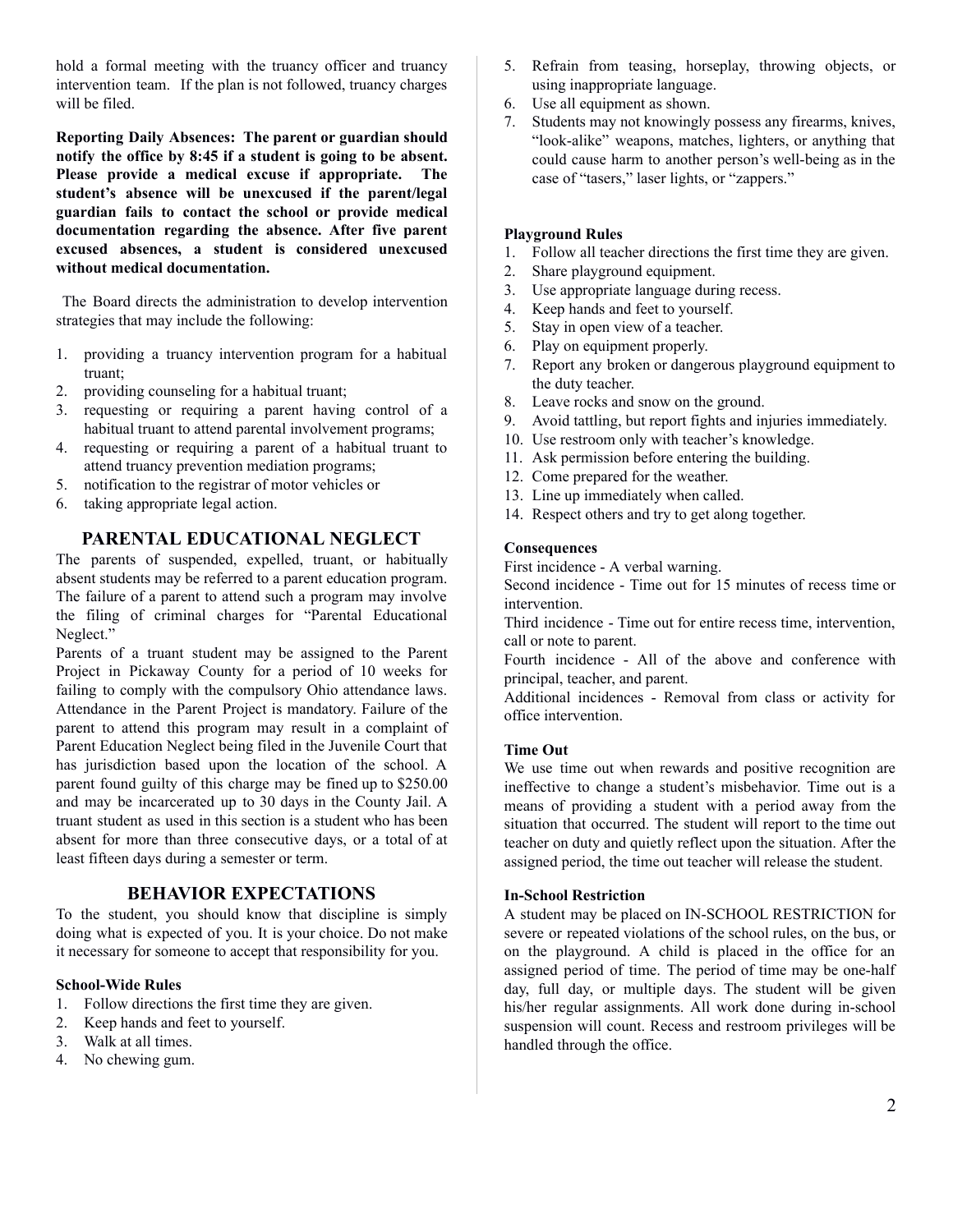#### **Out-of-School Suspension**

A student may be placed on OUT-OF-SCHOOL SUSPENSION for severe or repeated violations of the school rules, on the bus, or on the playground. The student is not permitted to come to school during the time of the suspension. This includes activities held at the school after school hours.

## **Parent Notification**

If a child receives an in-school suspension or out-of-school suspension, the parents are notified in writing and by phone, if possible. Due process procedures are followed in all cases. Only a building principal can suspend a student.

SOME OF THE SEVERE OR REPEATED VIOLATIONS FOR WHICH A CHILD MAY BE suspended.

- Repeated failure to comply with rules or reasonable requests from staff.
- Striking or throwing an object at a staff member.
- Threatening or extorting money from another student.
- Using, selling, or holding illegal, nonprescription drugs.
- Repeated, aggressive behavior.
- A deliberate, unacceptable action that would be disruptive to the normal classroom environment.
- Any behavior deemed by the principal to be severe.
- Bullying.
- Racial slurs or comments.
- Various forms of sexual harassment.

#### **Expulsion**

A student may be recommended for expulsion from school for a period up to 80 days. A one-year expulsion is recommended for a student in possession of firearms or knives. This recommendation comes from the principal and may be enforced by the superintendent of schools. A student may be recommended for expulsion for any act that endangers the health, safety, or welfare of students or school personnel or for repeated violations or acts that seriously inhibit the education process. If a student is expelled, that student is not permitted on school grounds or to participate in school activities and will not be permitted to make up schoolwork.

### **BUS/TRANSPORTATION RULES**

The board furnishes transportation in compliance with Ohio law. This fact does not relieve parents of students from the responsibility of supervision until such time as the student boards the bus and after the student leaves the bus at the end of a school day. Students on the bus are under the authority of, and directly responsible to, the bus driver. The driver has the authority to enforce the established regulations for bus conduct. Disorderly conduct or refusal to submit to authority of the driver is sufficient reason for refusing transportation service to any student. The following regulations regarding student transportation are listed so that students and parents are aware of what is expected of each student while being transported.

- **1. Students will be allotted one designated location for AM pickup and one designated location for PM drop off (same stop every morning, same stop every afternoon). If using an alternate location other than the nearest bus stop to home address the alternate location must be within the boundary of the school the student attends and have an already existing stop. All students must ride their assigned bus from their assigned stop to and from school. There will be NO bus passes. Students CANNOT ride another bus with friends. Riding another bus is only permitted in emergency situations. \*If there is a shared parenting agreement requiring additional pickup/drop off locations. Please see information in the Transportation section of your OneView account.**
- 2. Parents are responsible for the safety of students while going to and from pick-up point of safety and for meeting the bus on time.
- 3. All students must be at their designated stop five (5) minutes prior to the scheduled arrival time.
- 4. Students may cross only in front of the bus at approximately ten feet when necessary. Drivers will provide direction to students when it is safe to proceed in crossing.
- 5. Students will be assigned a bus seat by the driver to maintain order and for evacuation purposes. Students are expected to sit in their assigned seats facing forward.
- 6. Noise on a bus shall be kept to a minimum at all times to assure the safety of all students and the bus driver. Electronic devices including, but not limited to cell phones will be allowed by bus drivers as long as: No sounds, games/ringer/text tones. If listening to music, must use one earbud only, the student must still be able to take instructions from the driver. No flash or distracting lights, the driver must not be distracted. Students themselves must not be distracted by these items and conduct their responsibilities of getting on and off the bus, to and from their place of safety.
- 7. Absolute Quiet must be maintained at railroad crossings or other dangerous areas.
- 8. The aisle of the school bus must be kept free of objects that could obstruct an emergency evacuation All items being transported must fit on the students lap.
- 9. Students will not be permitted to use the emergency exit door except for an actual emergency or a designated emergency drill.
- 10. Students are not permitted to eat, drink or chew gum on the bus.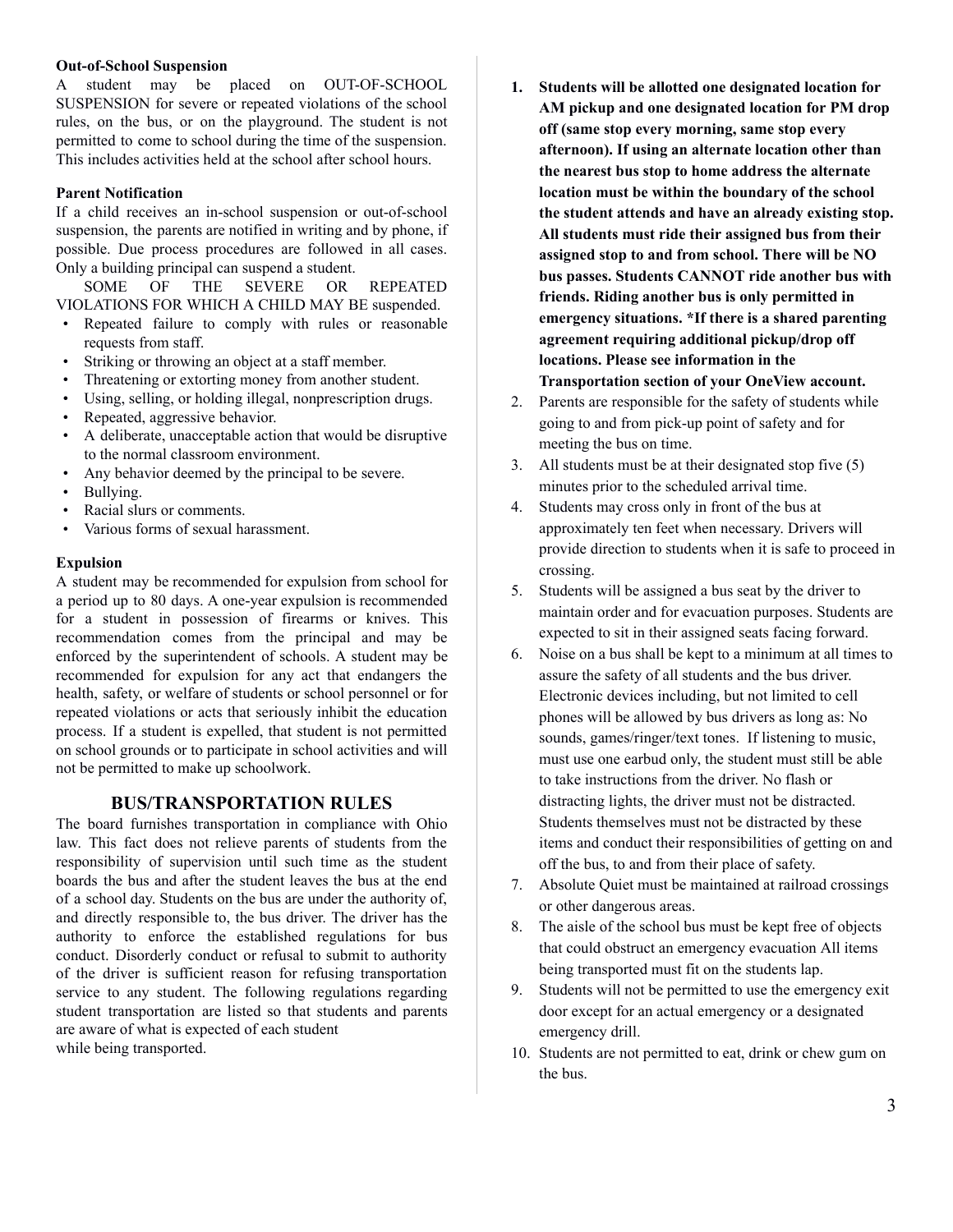- 11. Objects are NOT to be thrown in, around, or out of the bus. Students should keep hands, heads, books, and other objects inside the bus, never outside the windows.
- 12. Profanity, obscene gestures, fighting, roughhousing, or harassment WILL NOT be tolerated on the school bus.
- 13. Students are prohibited from bringing any potentially hazardous items including flammable or hazardous chemicals, drugs, alcohol, tobacco, animals, insects, no weapons of any kind, including sharp or breakable items such as knives, glass, and jagged metal.
- 14. Parents will be held responsible for any damage to a bus by their child. This includes damages to bus seats.
- 15. All school buses are equipped with safety and security cameras. Video and audio recordings will be viewed (by school officials only) to investigate incidents reported by a bus driver, administrator, students or other persons. It is our hope that these cameras will help improve our students safety and security while riding the school bus.
- 16. Kindergarten students will not be released from the bus without the presence of a parent, guardian, sibling or appropriate adult caretaker at the bus stop.
- 17. If a student does not ride the bus six (6) consecutive days (without notice of vacation or illness) the student will be removed from the route. If you desire to resume riding you must call the transportation office  $\omega$ 740-983-5000 ext: 10100. Please allow 24-48 hours for your student to be placed back on the route.

## **DRESS CODE**

Student appearance reflects an attitude of pride in self, school, and community. **No students shall wear articles of clothing that distract from the educational process.**

Clothing is to be neat, clean, and modest.

- 1. Low-cut tops, see-through blouses, midriff tops, tank tops, spaghetti straps, and very short skirts or shorts are examples of styles that are considered unacceptable for students.
- 2. Unacceptable accessories, including chains and/or studded accessories, are not permitted.
- 3. Clothing with writing and/or symbols that advertise or promote activities against school regulations is not permitted.
- 4. Writing or symbols on shirts that are obscene or suggestive of obscenities are not permitted. Messages suggestive of alcohol, sex, substance abuse, or an unhealthy attitude towards school are not productive for a positive school environment and are not permitted.
- 5. Hats are not to be worn in the building except on special days like spirit days or hat days.
- 6. Sunglasses are not permitted unless approved by a physician.
- 7. Pants or shorts with holes in them are not permitted.
- 8. Oversized clothing (sagging pants worn low on the waist or large pants cut off to allow a sagging crotch) that is excessive or compromises the safety of students is not permitted.
- 9. Appropriate footwear will be worn at all times. Flip-flops are prohibited from the playground and are not recommended for indoor wear for safety reasons.
- 10. Body piercing, other than the ears, is not permitted. Suggestive, obscene, or inappropriate tattoos (permanent or temporary) are not permitted.

In addition, it is very important that students are dressed appropriately for the weather. Students love to go out for recess, so we use the following guideline for outdoor recess (all temperatures include the wind chill):

#### **\* 25 degrees or below, all recesses will be indoors.**

The principal has the right to make final decisions on all matters concerning dress and appearance. Parents may be contacted to bring other clothes if dress is inappropriate.

# **ENTRY INTO BUILDING**

Bus students - All bus students will enter the building through the designated school building entrance. Students who eat breakfast will be permitted to enter the building at 8:40 a.m. All other students will enter the building at 8:50 a.m.

Walking or dropped off students - Students who walk, ride bicycles, or are dropped off by parents will enter the building through the front entry. Students who eat breakfast may enter the building at 8:40 a.m. All other students will enter the building at 8:50 a.m. Students must remain outside the building until the proper entry times. In cold or severe weather, students should time their arrival to coincide with entry times.

## **EMERGENCIES**

In case of injury or illness, the person listed on the emergency medical form is called. These forms need to be filled out using the Teays Valley One View portal by the end of the first week of school. If at any time during the school year this information is changed, notify the school immediately. We require at least three working telephone numbers to be listed on the emergency medical form. This is of vital importance.

### **EMERGENCY CLOSING OF SCHOOL**

Inclement weather or other emergency factors may result in closing schools. An automated phone call from the district will be made announcing school delays and closures. Local TV and radio stations will announce this information as well. Please refrain from calling the school during these questionable hours, leaving the telephone line open for obtaining information.

Please make arrangements with your child now as to what he/she should do if school is dismissed early. There should always be a designated place for your child to go if you are not home. It is impossible to contact all parents in this type of situation.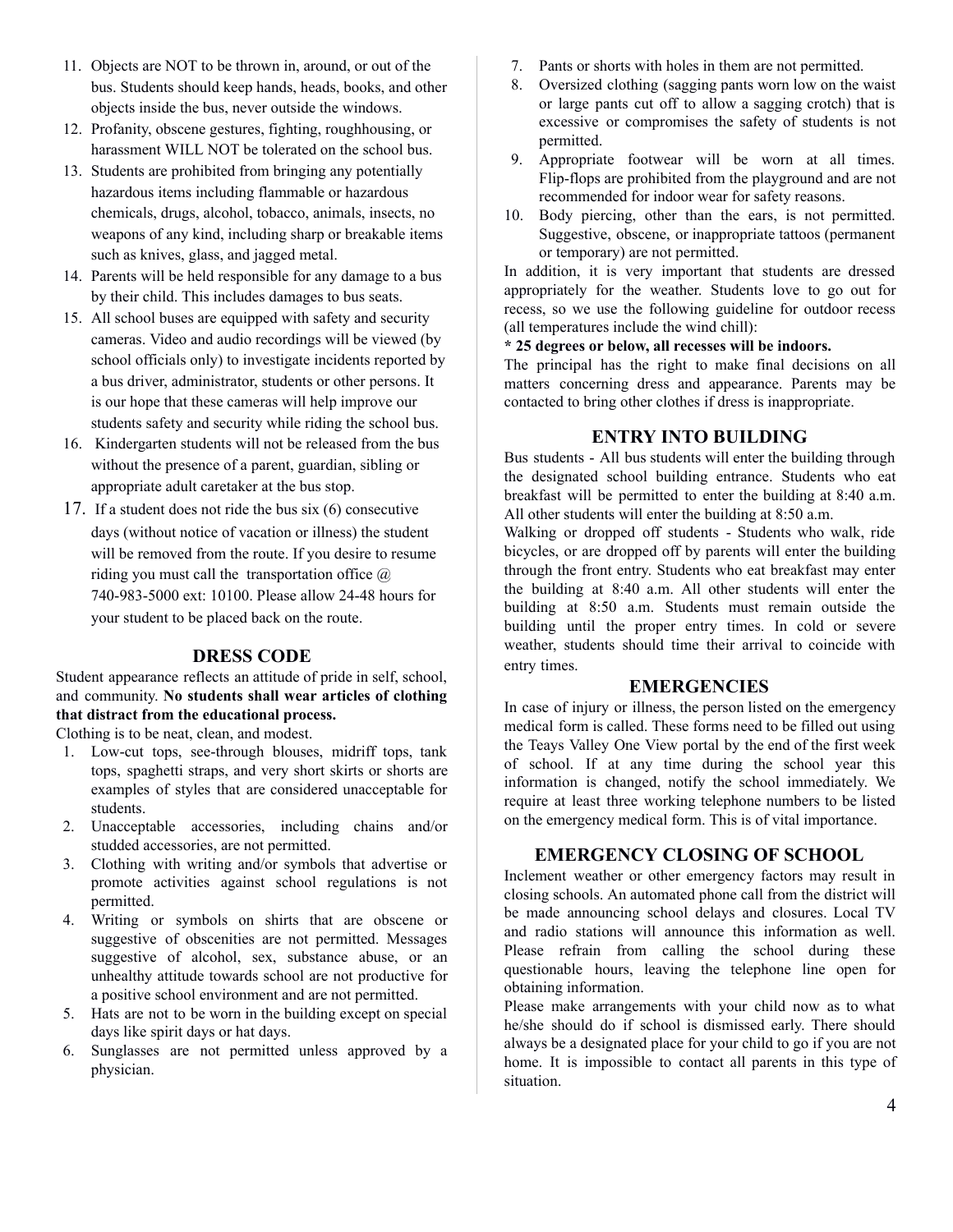### **FEES**

School fees for the school year will be \$35.00 for all kindergarten students and \$25.00 for students in grades 1-5. These fees should be paid in a timely manner. Report cards may be withheld for unpaid fees as well as non-returned library books.

## **FOOD SERVICE**

The school cafeteria is operated as a school service to provide wholesome and nutritious meals, supplying much of the nutritional allowances for the lowest prices. Each meal includes milk for \$2.80. Extras may be purchased as well. Breakfast is available for \$1.75.

Free and reduced meals are available to children from families qualifying under Federal Government guidelines. Charging lunches is not permissible.

### **Lunch Prepay and Charge Policy**

A point of sale system that tracks student lunch accounts is available at all Teays Valley buildings for all students. Students may pay cash for breakfast and/or lunch each day, or they can prepay by depositing money into their accounts. Parents may send cash to school on any day in any amount to deposit into their child's account. Lunch payments may also be made using the online school payment

website-**www.payschoolscentral.com.** A link to the website is available on the homepage of all Teays Valley Schools at www.tvsd.us.

All lunch charges are discouraged – however, no child will be deprived of a lunch. Students will be permitted to charge 5 meals (breakfast and/or lunch). Payment of these charges is expected the next day. No charges for ala carte or extra items will be allowed. Students who have reached the charge limit will be given a peanut butter or cheese sandwich and a milk until charges are paid.

Free and Reduced Price School Meals Applications are available at all schools and on the Teays Valley website for all families who might benefit from this program.

## **STANDARDS BASED GRADING SCALE (K-3)**

Students in Kindergarten, 1st, 2nd and 3rd grades receive standards based progress reports in order to communicate more specifically what a student has learned, achieved and to what degree. Assessing student progress toward meeting grade level expectations takes place regularly, in several ways: a variety of formal and informal tests and projects and daily observation of student performance. Teachers use assessment information to guide and inform their instruction in order to meet each student's academic needs.

Four levels of progress are noted on the standards based progress report:

**E - Exceeds** - Exceeds grade level expectations by applying concepts and skills with independence in innovative ways **M - Meeting** - Demonstrates grade level expectations for concepts and skills while achieving independence

**P - Progressing** - Student is progressing toward basic understanding of grade level concepts and skills with assistance from teachers, peers and/or parents

**L - Limited** - Student has an emerging awareness of concepts and skills

| <b>GRADING SCALE (4th-5th)</b> |        |  |
|--------------------------------|--------|--|
| Percent                        | Letter |  |
| 97-100                         | $A+$   |  |
| 94-96                          | A      |  |
| $90 - 93$                      | $A -$  |  |
| 87-89                          | $B+$   |  |
| 84-86                          | B      |  |
| $80 - 83$                      | $B-$   |  |
| 77-79                          | $C+$   |  |
| 74-76                          | C      |  |
| 70-73                          | $C-$   |  |
| 67-69                          | $D+$   |  |
| 64-66                          | D      |  |
| $60 - 63$                      | D-     |  |
| $0 - 59$                       | F      |  |

# **HOMEWORK**

The objective of any homework should be the reinforcement and extension of material covered in class. The responsibility for completing homework rests primarily with your child. As you know, reading is a major part of schoolwork and life in the world. We encourage you to make reading a practice in your home. This will set a pattern of good study habits for future years.

#### **LICE POLICY**

The Teays Valley School District recognizes the parents' roles and responsibilities in prevention, detection, and management of head lice. Routine screening of children's heads by parents is strongly encouraged. Mass screenings for identification of head lice will not be performed in school. If a classroom has more than two students identified with active infestation, the students of that class may be screened. Educational information may be widely distributed to all students at discretion of the school nurse or principal.

# **MAKE-UP WORK**

Please refrain from requesting make-up work for the first two days of absence. Your child needs rest if he/she is ill. He/She will be given the number of days absent to make up the work missed upon returning to school.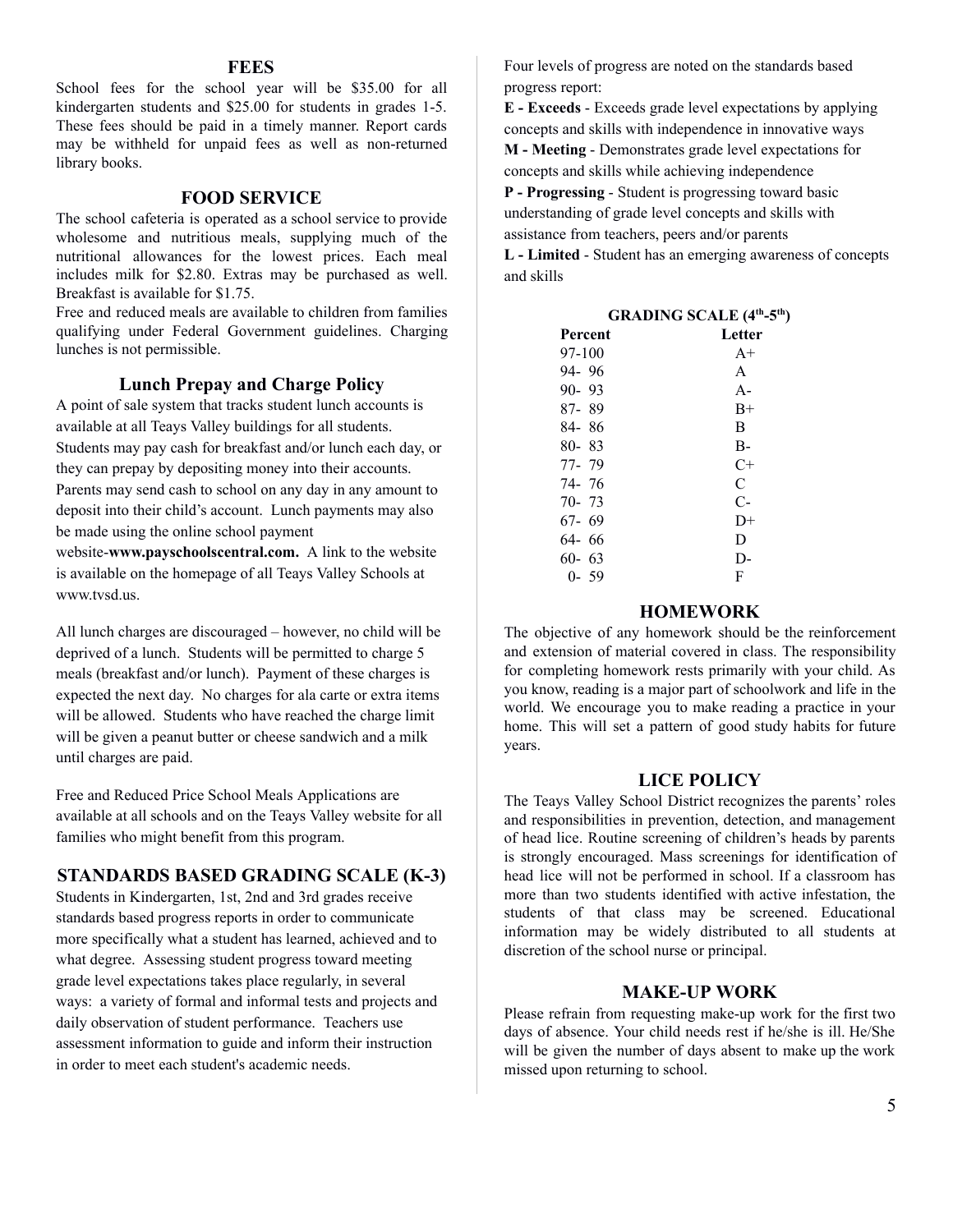#### **MEDICATION**

Theresa Miller, R.N. will be the nurse for Ashville, South Bloomfield, and Walnut Elementary Schools. Terri Richards, R.N. will be the nurse for the Scioto Elementary School. They will be attending to students' medical needs on a regular basis. Students may be permitted to possess and use prescribed medication during school hours under the following conditions: WRITTEN PERMISSION under the parent or guardian and a WRITTEN PHYSICIAN'S ORDER are needed before the medication can be administered during school hours. Medication authorization forms are available through the school office.

All medication must be in the **ORIGINAL CONTAINER, properly identified and marked with the student's name, dosage, and time interval it is to be taken.** Any student needing to take medication during the school day must keep the medication in the office.

#### **OVER-THE-COUNTER MEDICATION WILL NOT BE GIVEN WITHOUT A PHYSICIAN'S VERIFICATION.** If

possible, we encourage parents to rearrange the medication schedule so medications can be administered at home rather than during school hours.

### **PERSONAL PROPERTY**

Electronic devices, watches, jewelry, baby dolls, toys, trading cards, and sums of money should not be brought to school. If, for some reason, they are brought to school, they are the responsibility of the student. If lost, stolen, or damaged, the school is not responsible or liable. These items may be taken from the student and held by school personnel.

## **PROMOTION AND RETENTION POLICY**

Grades l-2: All students should be proficient in math and language arts standards.

Grades 3: All students should be proficient in three of the four major subject areas (Math, Language Arts, Social Studies, Science).

Grades 4-5: All students should pass three of the four major subjects.

\* Students must earn a D or better during the third or fourth grading periods in order to pass an individual class.

#### **Retention Policy**

Students not meeting the above requirements may be retained. At that time, a meeting may be scheduled with the parents, teacher(s), and principal to discuss the best interests of that particular student.

# **REPORT CARDS**

Policies, guidelines and rules refer to all computing devices owned by, in the possession of or being used by district students and/or staff that are operated on the grounds of any district facility or connected to any equipment at any district facility by means of direct connection, telephone line or other Report cards are issued to each student every nine weeks. Parents or guardians are asked to review them with their child and return the envelope to the school, signed. Report card envelopes must be returned within five days.

# **SCHOOL DAY**

The school day starts at 9:00 a.m. and ends at 3:30. p.m. The school is responsible for children only during those times. Children entering the building before or after school hours must be accompanied by a parent or adult who has checked in at the office. Parents dropping off or picking up their children must avoid the bus assembly areas.

#### **SIGNING OUT STUDENTS FOR EARLY DISMISSAL**

When a student must leave school during the day for an appointment, a note should be sent to school. The note is to be given to the secretary upon arrival at school. The student will meet the parent in the office upon the parent's arrival. There will be a sign-out sheet in the office for parents to sign students out. Students will be released only to persons parents have approved. The school reserves the right to ask the person signing the child out for proper identification. **There will be no dismissal between 3:15 and 3:35 p.m. All early releases need to be completed prior to 3:15 p.m.** 

### **TELEPHONES/CELL PHONES**

Use of the telephone by students is limited to emergency situations only. Calling for permission to attend parties, get forgotten materials, or go home with a friend is not permitted. If parents desire a student to have a cell phone in his/her possession, the phone must remain off and in the child's book bag while at school.

#### **VISITORS**

Although we welcome visitors, ALL VISITORS MUST REPORT TO THE OFFICE AS REQUIRED BY OHIO LAW. If you would like to visit your child's classroom, please schedule this with the principal.

# **STUDENT NETWORK AND INTERNET ACCEPTABLE USE AND SAFETY**

Technology can greatly enhance the instructional program, as well as the efficiency of the District. The Board recognizes that careful planning is essential to ensure the successful, equitable and cost-effective implementation of technology-based materials, equipment, systems and networks.

Computers and use of the District network or online services support learning and enhance instruction, as well as assist in administration. Computer networks allow people to interact with many computers; the Internet allows people to interact with hundreds of thousands of networks.

common carrier or any type of connection including both hardwired, fiber, infrared and/or wireless.

Policies, guidelines and rules also apply to any online account or service provided by the district, even if the service or account is maintained by a third party and the service or